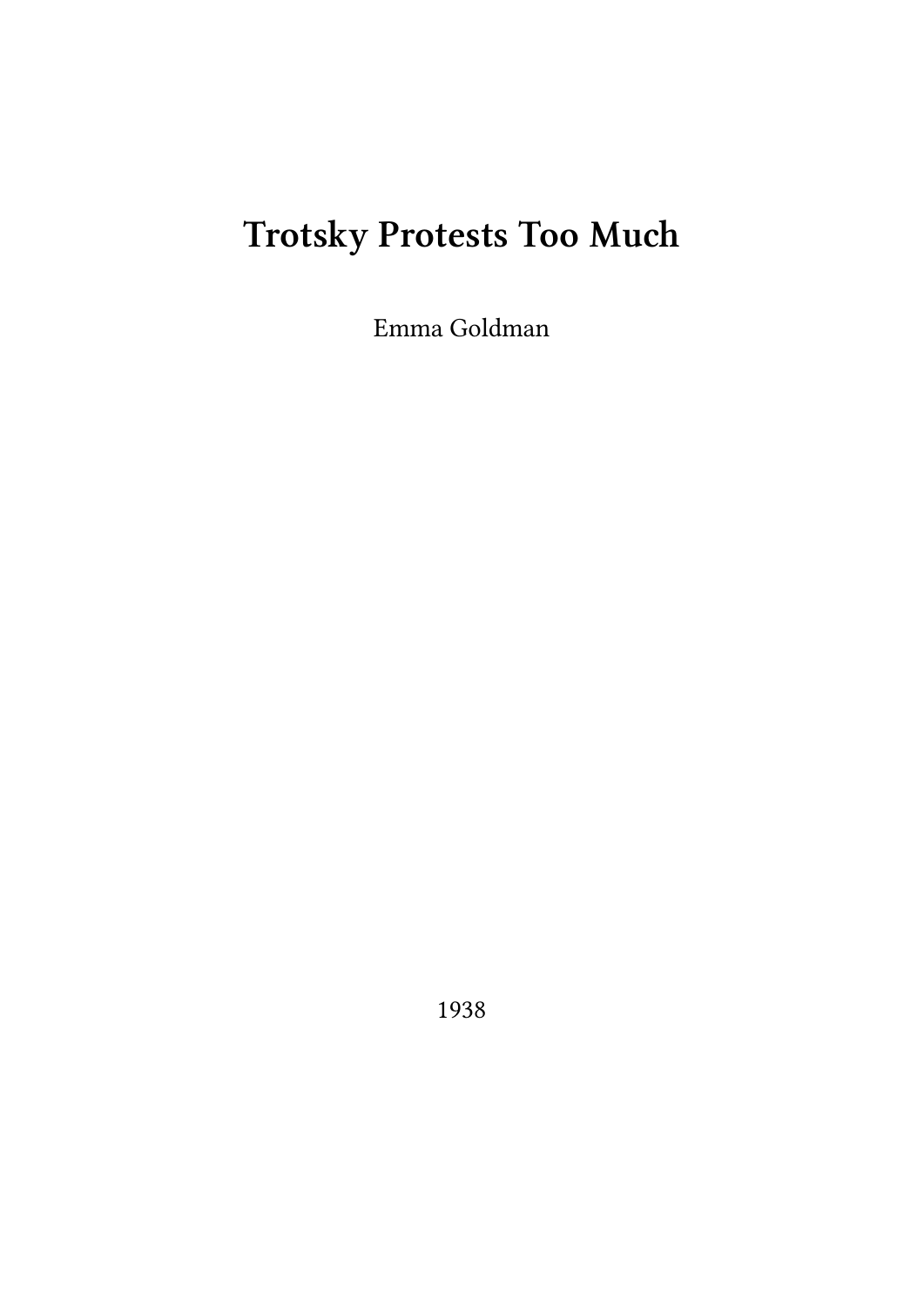## **Contents**

| Leon Trotsky Protests Too Much. By Emma Goldman 3           |  |
|-------------------------------------------------------------|--|
| Leon Trotsky, John G. Wright and the Spanish Anarchists. 15 |  |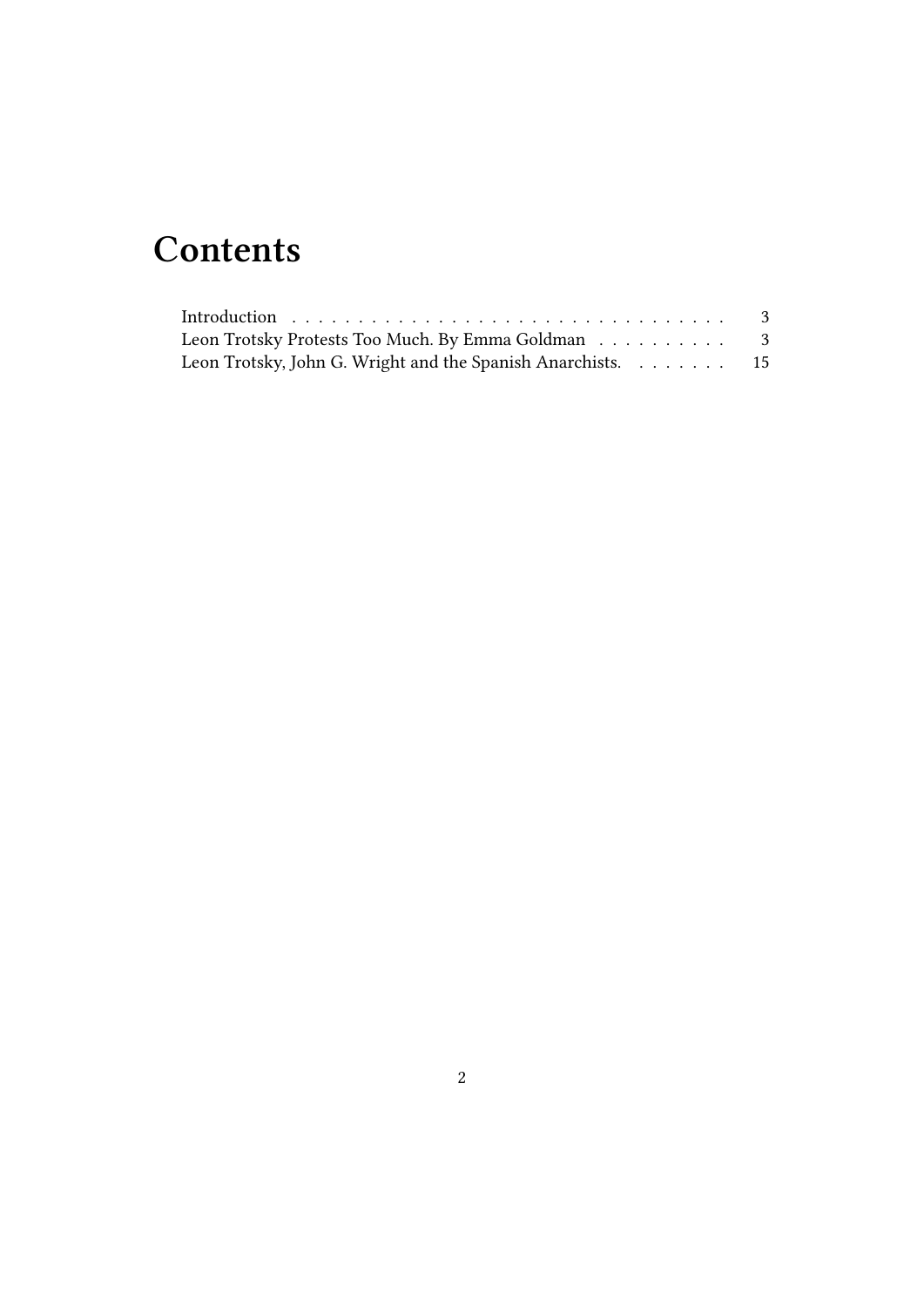#### **Introduction**

This pamphlet grew out of an article for *Vanguard*, the Anarchist monthly published in New York City. It appeared in the July issue, 1938, but as the space of the magazine is limited, only part of the manuscript could be used. It is here given in a revised and enlarged form.

Leon Trotsky will have it that criticism of his part in the Kronstadt tragedy is only to aid and abet his mortal enemy, Stalin. It does not occur to him that one might detest the savage in the Kremlin and his cruel regime and yet not exonerate Leon Trotsky from the crime against the sailors of Kronstadt.

In point of truth I see no marked difference between the two protagonists of the benevolent system of the dictatorship except that Leon Trotsky is no longer in power to enforce its blessings, and Josef Stalin is. No, I hold no brief for the present ruler of Russia. I must, however, point out that Stalin did not come down as a gift from heaven to the hapless Russian people. He is merely continuing the Bolshevik traditions, even if in a more relentless manner.

The process of alienating the Russian masses from the Revolution had begun almost immediately after Lenin and his party had ascended to power. Crass discrimination in rations and housing, suppression of every political right, continued persecution and arrests, early became the order of the day. True, the purges undertaken at that time did not include party members, although Communists also helped to fill the prisons and concentration camps. A case in point is the first Labour Opposition whose rank and file were quickly eliminated and their leaders, Shlapnikov sent to the Caucasus for "a rest," and Alexandra Kollontay placed under house arrest. But all the other political opponents, among them Mensheviki, Social Revolutionists, Anarchists, many of the Liberal intelligentsia and workers as well as peasants, were given short shrift in the cellars of the Cheka, or exiled to slow death in distant parts of Russia and Siberia. In other words, Stalin has not originated the theory or methods that have crushed the Russian Revolution and have forged new chains for the Russian people.

I admit, the dictatorship under Stalin's rule has become monstrous. That does not, however, lessen the guilt of Leon Trotsky as one of the actors in the revolutionary drama of which Kronstadt was one of the bloodiest scenes.

#### **Leon Trotsky Protests Too Much. By Emma Goldman**

I have before me two numbers, February and April, 1938, of the *New International*, Trotsky's official magazine. They contain articles by John G. Wright, a hundred per cent. Trotskyist, and the Grand Mogul himself, purporting to be a refuta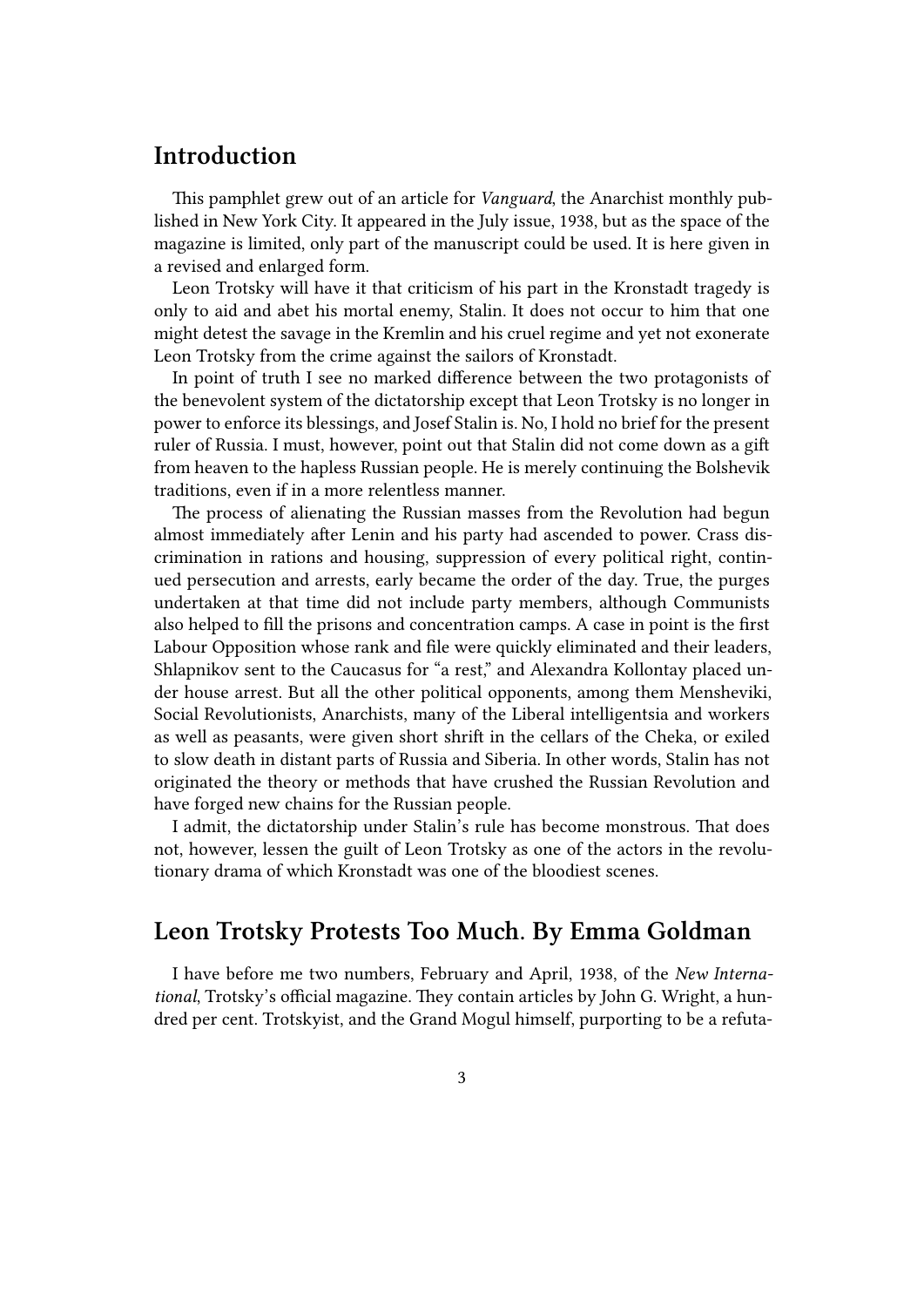tion of the charges against him in re Kronstadt. Mr. Wright is merely echoing the voice of his master, and his material is in no way first hand, or from personal contact with the events of 1921. I prefer to pay my respects to Leon Trotsky. He has at least the doubtful merit of having been a party to the "liquidation" of Kronstadt.

There are, however, several very rash mis-statements in Wright's article that need to be knocked on the head. I shall, therefore, proceed to do so at once and deal with his master afterwards.

John G. Wright claims that *The Kronstadt Rebellion*, by Alexander Berkman, "is merely a restatement of the alleged facts and interpretations of the Right Social Revolutionists with a few insignificant alterations" — (culled from "The Truth About Russia in Volya, Russia, Prague, 1921").

The writer further accuses Alexander Berkman of "brazenness, plagiarism, and making, as is his custom, a few insignificant alterations, and hiding the real source of what appears as his own appraisal." Alexander Berkman's life and work have placed him among the greatest revolutionary thinkers and fighters, utterly dedicated to his ideal. Those who knew him will testify to his sterling quality in all his actions, as well as his integrity as a serious writer. They will certainly be amused to learn from Mr. Wright that Alexander Berkman was a "plagiarist" and "brazen," and that "his custom is making a few insignificant alterations… ."

The average Communist, whether of the Trotsky or Stalin brand, knows about as much of Anarchist literature and its authors as, let us say, the average Catholic knows about Voltaire or Thomas Paine. The very suggestion that one should know what one's opponents stand for before calling them names would be put down as heresy by the Communist hierarchy. I do not think, therefore, that John G. Wright deliberately lies about Alexander Berkman. Rather do I think that he is densely ignorant.

It was Alexander Berkman's life-long habit to keep diaries. Even during the fourteen years' purgatory he had endured in the Western Penitentiary in the United States, Alexander Berkman had managed to keep up his diary which he succeeded in sending out sub rosa to me. On the S.S. "Buford" which took us on our long perilous cruise of 28 days, my comrade continued his diary and he kept up this old habit through the 23 months of our stay in Russia.

*Prison Memoirs of an Anarchist*, conceded by conservative critics even to be comparable with Feodor Dostoyevsky's *Dead House*, was fashioned from his diary. *The Kronstadt Rebellion* and his *Bolshevik Myth* are also the offspring of his day-by-day record in Russia. It is stupid, therefore, to charge that Berkman's brochure about Kronstadt "is merely a restatement of the alleged facts… ." from the S.R. work that appeared in Prague.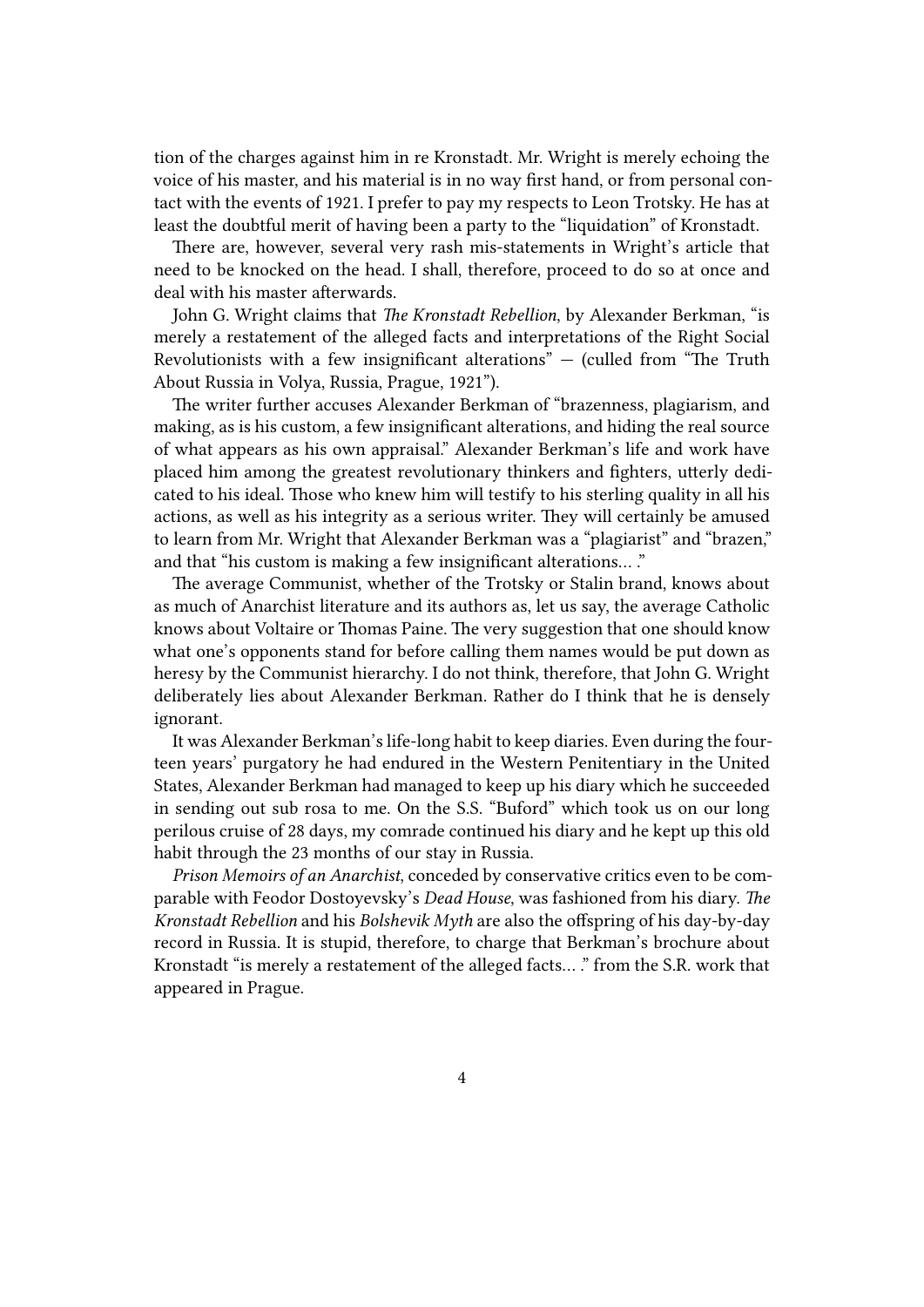On a par in accuracy with this charge against Alexander Berkman by Wright is his accusation that my old pal had denied the existence of General Kozlovsky in Kronstadt.

*The Kronstadt Rebellion*, page 15, states: "There was indeed a former General Kozlovsky in Kronstadt. It was Trotsky who had placed him there as an artillery specialist. He played no role whatever in the Kronstadt events." This was borne out by none other than Zinoviev who was then still at the zenith of his glory. At the Extraordinary Session of the Petrograd Soviet,  $4<sup>th</sup> March$ , 1921, called to decide the fate of Kronstadt, Zinoviev said: "Of course Kozlovsky is old and can do nothing, but the White Officers are back of him and are misleading the sailors." Alexander Berkman, however, stressed the fact that the sailors would have none of Trotsky's former pet General, nor would they accept the offer of provisions and other help of Victor Tchernov, leader of the Right S.R.'s in Paris (Socialist Revolutionists).

Trotskyists no doubt consider it bourgeois sentimentality to permit the maligned sailors the right to speak for themselves. I insist that this approach to one's opponent is damnable Jesuitism and has done more to disintegrate the whole labour movement than anything else of the "sacred" tactics of Bolshevism.

That the reader may be in a position to decide between the criminal charge against Kronstadt and what the sailors had to say for themselves, I here reproduce the radio message to the workers of the world,  $6<sup>th</sup>$  March, 1921:

"Our cause is just: we stand for the power of soviets, not parties. We stand for freely elected representatives of the labouring masses. The substitute Soviets manipulated by the Communist Party have always been deaf to our needs and demands; the only reply we have ever received was shooting… . Comrades! They not only deceive you; they deliberately pervert the truth and resort to most despicable defamation… In Kronstadt the whole power is exclusively in the hands of the revolutionary sailors, soldiers and workers — not with counter revolutionists led by some Kozlovsky, as the lying Moscow radio tries to make you believe… Do not delay, comrades! Join us, get in touch with us; demand admission to Kronstadt for your delegates. Only they will tell you the whole truth and will expose the fiendish calumny about Finnish bread and Entente offers.

"Long live the revolutionary proletariat and the peasantry!"

"Long live the power of freely elected Soviets!"

The sailors "led" by Kozlovsky, yet pleading with the workers of the world to send delegates that they might see whether there was any truth in the black calumny spread against them by the Soviet Press!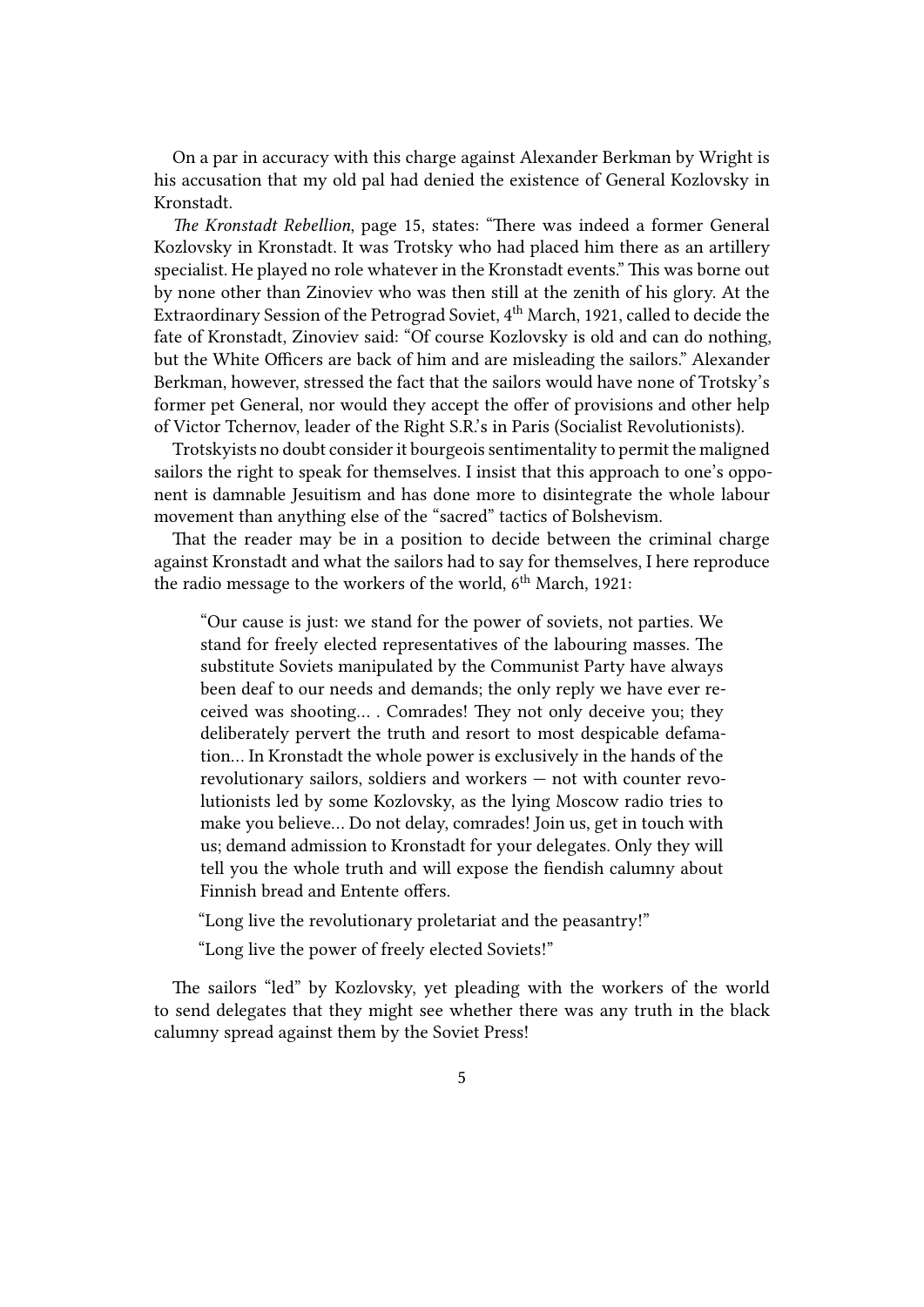Leon Trotsky is surprised and indignant that anyone should dare to raise such a hue and cry over Kronstadt. After all, it happened so long ago, in fact seventeen years have passed, and it was a mere "episode in the history of the relation between the proletarian city and the petty bourgeois village." Why should anyone want to make so much ado at this late day unless it is to "compromise the only genuine revolutionary current which has never repudiated its banner, has not compromised with its enemies, and which alone represents the future." Leon Trotsky's egotism known far and wide by his friends and his foes, has never been his weakest spot. Since his mortal enemy has endowed him with nothing short of a magic wand, his self-importance has reached alarming proportions.

Leon Trotsky is outraged that people should have revived the Kronstadt "episode" and ask questions about his part. It does not occur to him that those who have come to his defence against his detractor have a right to ask what methods he had employed when he was in power, and how he had dealt with those who did not subscribe to his dictum as gospel truth. Of course it was ridiculous to expect that he would beat his chest and say, "I, too, was but human and made mistakes. I, too, have sinned and have killed my brothers or ordered them to be killed." Only sublime prophets and seers have risen to such heights of courage. Leon Trotsky is certainly not one of them. On the contrary, he continues to claim omnipotence in all his acts and judgments and to call anathema on the heads of anyone who foolishly suggests that the great god Leon Trotsky also has feet of clay.

He jeers at the documentary evidence left by the Kronstadt sailors and the evidence of those who had been within sight and hearing of the dreadful siege of Kronstadt. He calls them "false labels." That does not, however, prevent him from assuring his readers that his explanation of the Kronstadt rebellion could be "substantiated and illustrated by many facts and documents." Intelligent people may well ask why Leon Trotsky did not have the decency to present these "false labels" so that the people might be in a position to form a correct opinion of them.

Now, it is a fact that even capitalist courts grant the defendant the right to present evidence on his own behalf. Not so Leon Trotsky, the spokesman of the one and only truth, he who has "never repudiated his banner and has never compromised with its enemies."

One can understand such lack of common decency in John G. Wright. He is, as I have already stated, merely quoting holy Bolshevik scripture. But for a world figure like Leon Trotsky to silence the evidence of the sailors seems to me indicative of a very small character. The old saying of the leopard changing his spots but not his nature forcibly applies to Leon Trotsky. The Calvary he has endured during his years of exile, the tragic loss of those near and dear to him, and, more poignantly still, the betrayal by his former comrades in arms, have taught him nothing. Not a glimmer of human kindness or mellowness has affected Trotsky's rancorous spirit.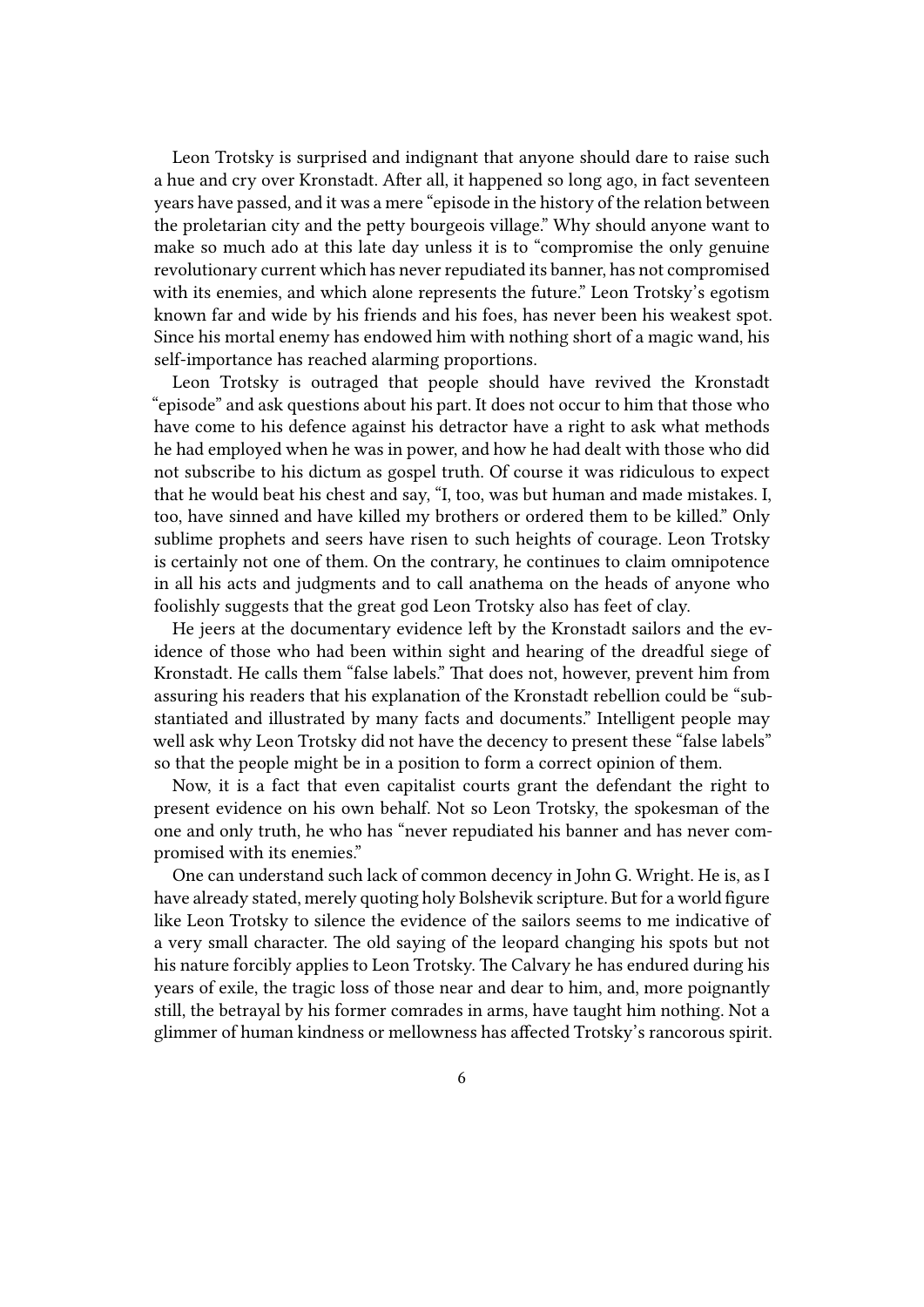What a pity that the silence of the dead sometimes speaks louder than the living voice. In point of truth the voices strangled in Kronstadt have grown in volume these seventeen years. Is it for this reason, I wonder, that Leon Trotsky resents its sound?

Leon Trotsky quotes Marx as saying, "that it is impossible to judge either parties or people by what they say about themselves." How pathetic that he does not realise how much this applies to him! No man among the able Bolshevik writers has managed to keep himself so much in the foreground or boasted so incessantly of his share in the Russian Revolution and after as Leon Trotsky. By this criterion of his great teacher, one would have to declare all Leon Trotsky's writing to be worthless, which would be nonsense of course.

In discrediting the motives which conditioned the Kronstadt uprising, Leon Trotsky records the following: "From different fronts I sent dozens of telegrams about the mobilisation of new 'reliable' detachments from among the Petersburg workers and Baltic fleet sailors, but already in 1918, and in any case not later than 1919, the fronts began to complain that a new contingent of 'Kronstadters' were unsatisfactory, exacting, undisciplined, unreliable in battle and doing more harm than good." Further on, on the same page, Trotsky charges that, "when conditions became very critical in hungry Petrograd the Political Bureau more than once discussed the possibility of securing an 'internal loan' from Kronstadt where a quantity of old provisions still remained, but the delegates of the Petrograd workers answered, 'You will never get anything from them by kindness; they speculate in cloth, coal and bread. At present in Kronstadt every kind of riff-raff has raised its head.'" How very Bolshevik that is, not only to slay one's opponents but also to besmirch their characters. From Marx and Engels, Lenin, Trotsky to Stalin, this methods has ever been the same.

Now, I do not presume to argue what the Kronstadt sailors were in 1918 or 1919. I did not reach Russia until January, 1920. From that time on until Kronstadt was "liquidated" the sailors of the Baltic fleet were held up as the glorious example of valour and unflinching courage. Time on end I was told not only by Anarchists, Mensheviks and social revolutionists, but by many Communists, that the sailors were the very backbone of the Revolution. On the 1<sup>st</sup> of May, 1920, during the celebration and the other festivities organised for the first British Labour Mission, the Kronstadt sailors presented a large clear-cut contingent, and were then pointed out as among the great heroes who had saved the Revolution from Kerensky, and Petrograd from Yudenich. During the anniversary of October the sailors were again in the front ranks, and their re-enactment of the taking of the Winter Palace was wildly acclaimed by a packed mass.

Is it possible that the leading members of the party, save Leon Trotsky, were unaware of the corruption and the demoralisation of Kronstadt, claimed by him?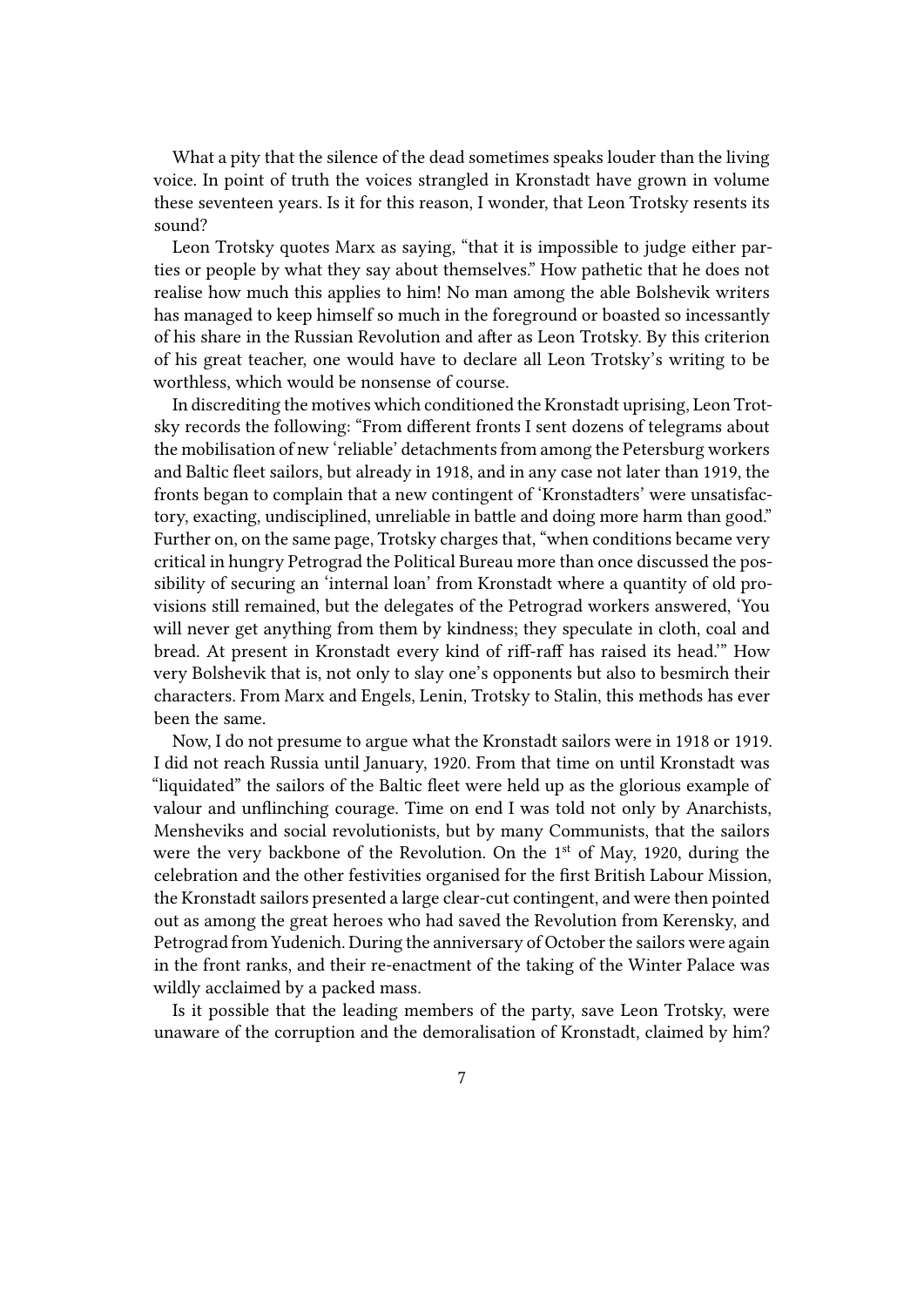I do not think so. Moreover, I doubt whether Trotsky himself held this view of the Kronstadt sailors until March, 1921. His story must, therefore, be an afterthought, or is it a rationalisation to justify the senseless "liquidation" of Kronstadt?

Granted that the personnel had undergone a change, it is yet a fact that the Kronstadters in 1921 were nevertheless far from the picture Leon Trotsky and his echo have painted. In point of actual fact, the sailors met their doom only because of their deep kinship and solidarity with the Petrograd workers whose power of endurance of cold and hunger had reached the breaking point in a series of strikes in February, 1921. Why have Leon Trotsky and his followers failed to mention this? Leon Trotsky knows perfectly well, if Wright does not, that the first scene of the Kronstadt drama was staged in Petrograd on  $24<sup>th</sup>$  February, and played not by the sailors but by the strikers. For it was on this date that the strikers had given vent to their accumulated wrath over the callous indifference of the men who had prated about the dictatorship of the proletariat which had long ago deteriorated into the merciless dictatorship of the Communist Party.

Alexander Berkman's entry in his diary of this historic day reads:

"The Trubotchny mill workers have gone on strike. In the distribution of winter clothing, they complain, the Communists received undue advantage over the non-partisans. The Government refuses to consider the grievances till the men return to work.

"Crowds of strikers gathered in the street near the mills, and soldiers were sent to disperse them. They were Kursanti, Communist youths of the military academy. There was no violence.

"Now the strikers have been joined by the men from the Admiralty shops and Calernaya docks. There is much resentment against the arrogant attitude of the Government. A street demonstration was attempted, but mounted troops suppressed it."

It was after the report of their Committee of the real state of affairs among the workers in Petrograd that the Kronstadt sailors did in 1921 what they had done in 1917. They immediately made common cause with the workers. The part of the sailors in 1917 was hailed as the red pride and glory of the Revolution. Their identical part in 1921 was denounced to the whole world as counter-revolutionary treason. Naturally, in 1917 Kronstadt helped the Bolsheviks into the saddle. In 1921 they demanded a reckoning for the false hopes raised in the masses, and the great promise broken almost immediately the Bolsheviks had felt entrenched in their power. A heinous crime indeed. The important phase of this crime, however, is that Kronstadt did not "mutiny" out of a clear sky. The cause for it was deeply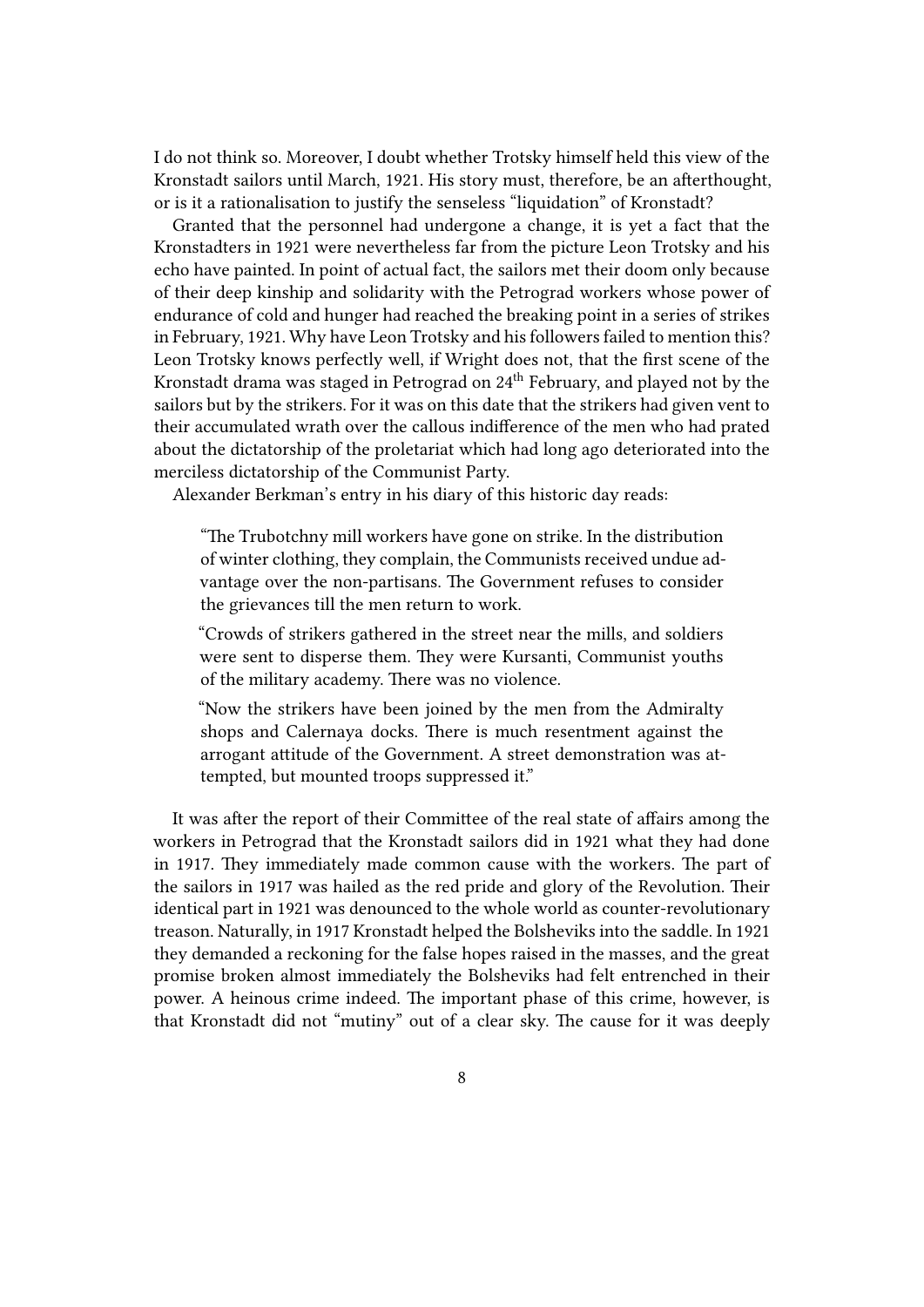rooted in the suffering of the Russian workers; the city proletariat, as well as the peasantry.

To be sure, the former commissar assures us that "the peasants reconciled themselves to the requisition as a temporary evil," and that "the peasants approved of the Bolsheviki, but became increasingly hostile to the 'Communists'." But these contentions are mere fiction, as can be demonstrated by numerous proofs — not the least of them the liquidation of the peasant soviet, headed by Maria Spiridonova, and iron and fire used to force the peasants to yield up all their produce, including their grain for their spring sowing.

In point of historic truth, the peasants hated the régime almost from the start, certainly from the moment when Lenin's slogan, "Rob the robbers," was turned into "Rob the peasants for the glory of the Communist Dictatorship." That is why they were in constant ferment against the Bolshevik Dictatorship. A case in point was the uprising of the Karelian Peasants drowned in blood by the Tsarist General Slastchev-Krimsky. If the peasants were so enamoured with the Soviet régime, as Leon Trotsky would have us believe, why was it necessary to rush this terrible man to Karelia.

He had fought against the Revolution from its very beginning and had led some of the Wrangel forces in the Crimea. He was guilty of fiendish barbarities to war prisoners and infamous as a maker of pogroms. Now Slastchev-Krimsky recanted and he returned to "his Fatherland." This arch-counter revolutionist and Jew-baiter, together with several Tsarist generals and White Guardists, was received by the Bolsheviki with military honours. No doubt it was just retribution that the anti-Semite had to salute the Jew, Trotsky, his military superior. But to the Revolution and the Russian people the triumphal return of the imperialist was an outrage.

As a reward for his newly-fledged love of the Socialist Fatherland, Slastchev-Krimsky was commissioned to quell the Karelian peasants who demanded selfdetermination and better conditions.<sup>1</sup>

Leon Trotsky tells us that the Kronstadt sailors in 1919 would not have given up provisions by "kindness" — not that kindness had been tried at any time. In fact, this word does not exist in Bolshevik lingo. Yet here are these demoralised sailors, the riff-raff speculators, etc., siding with the city proletariat in 1921, and their first demand is for equalisation of rations. What villains these Kronstadters were, really!

Much is being made by both writers against Kronstadt of the fact that the sailors who, as we insist, did not premeditate the rebellion, but met on the 1<sup>st</sup> of March to discuss ways and means of aiding their Petrograd comrades, quickly formed themselves into a Provisional Revolutionary Committee. The answer to this is actually

<sup>1</sup> *My Disillusionment in Russia*, p. 239.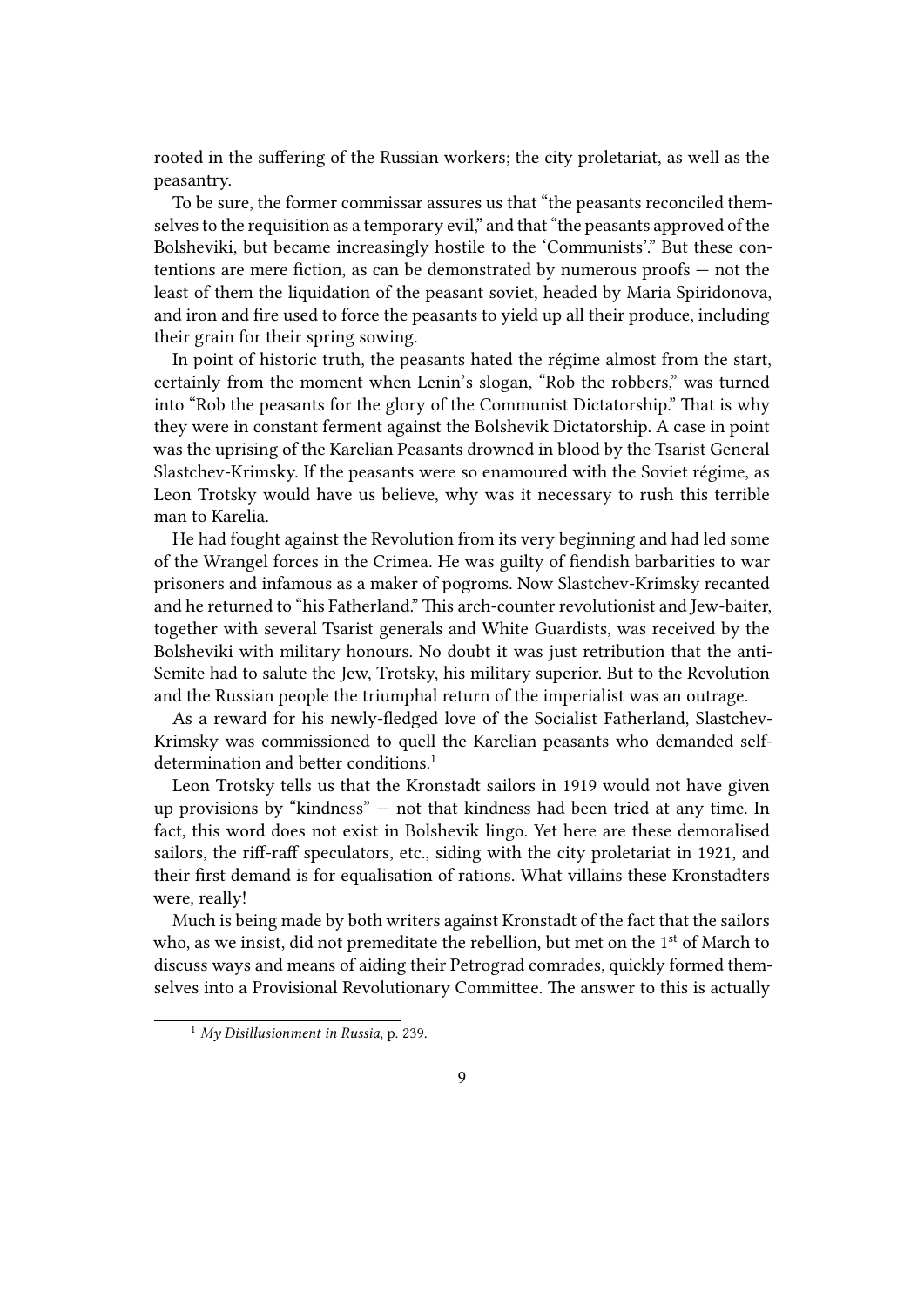given by John G. Wright himself. He writes: "It is by no means excluded that the local authorities in Kronstadt bungled in their handling of the situation… . It is no secret that Kalinin and Commissar Kusmin, were none too highly esteemed by Lenin and his colleagues… . In so far as the local authorities were blind to the full extent of the danger or failed to take proper and effective measures to cope with the crisis, to that extent their blunders played a part in the unfolding events… ."

The statement that Lenin did not esteem Kalinin or Kusmin highly is unfortunately an old trick of Bolshevism to lay all blame on some bungler so that the heads may remain lily pure.

Indeed, the local authorities in Kronstadt did "bungle." Kuzmin attacked the sailors viciously and threatened them with dire results. The sailors evidently knew what to expect from such threats. They could not but guess that if Kuzmin and Vassiliev were permitted to be at large their first step would be to remove arms and provisions from Kronstadt. This was the reason why the sailors formed their Provisional Revolutionary Committee. An additional factor, too, was the news that a committee of 30 sailors sent to Petrograd to confer with the workers had been denied the right to return to Kronstadt, that they had been arrested and placed in the Cheka.

Both writers make a mountain of a molehill of the rumours announced at the meeting of 1<sup>st</sup> March to the effect that a truckload of soldiers heavily armed were on their way to Kronstadt. Wright has evidently never lived under an air-tight dictatorship. I have. When every channel of human contact is closed, when every thought is thrown back on itself and expression stifled, then rumours rise like mushrooms from the ground and grow into terrifying dimensions. Besides, truckloads of soldiers and Chekists armed to their very teeth tearing along the streets in the day, throwing out their nets at night and dragging their human haul to the Cheka, was a frequent sight in Petrograd and Moscow during the time when I was there. In the tension of the meeting after Kuzmin's threatening speech, it was perfectly natural for rumours to be given credence.

The news in the Paris Press about the Kronstadt uprising two weeks before it happened had been stressed in the campaign against the sailors as proof positive that they had been tools of the Imperialist gang and that rebellion had actually been hatched in Paris. It was too obvious that this yarn was used only to discredit the Kronstadters in the eyes of the workers.

In reality this advance news was like other news from Paris, Riga or Helsingfors, and which rarely, if ever, coincided with anything that had been claimed by the counter-revolutionary agents abroad. On the other hand, many events happened in Soviet Russia which would have gladdened the heart of the Entente and which they never got to know — events far more detrimental to the Russian Revolution caused by the dictatorship of the Communist Party itself. For instance, the Cheka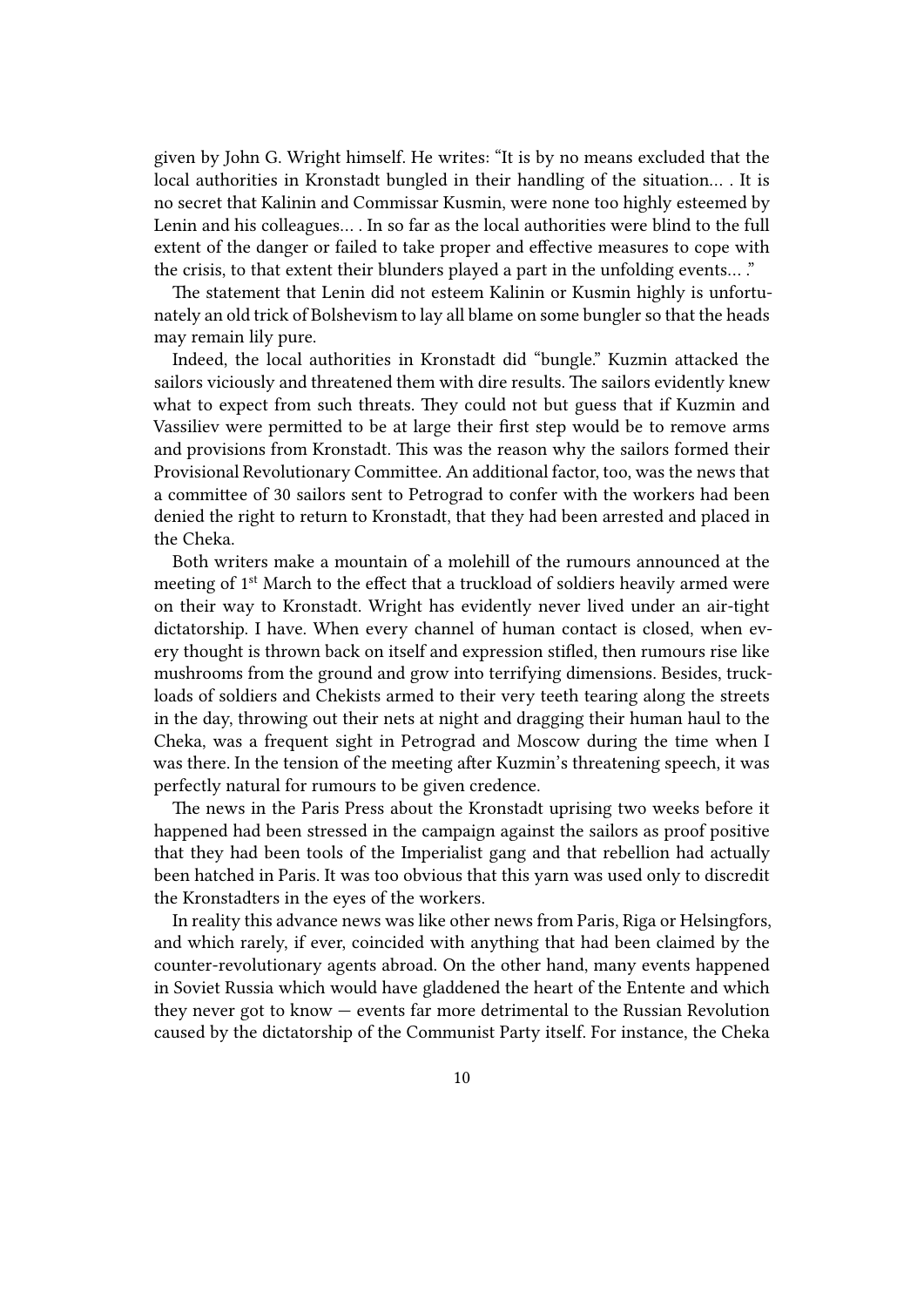which undermined many achievements of October and which already in 1921 had become a malignant growth on the body of the Revolution, and many other similar events which would take me too far afield to treat here.

No, the advance news in the Paris Press had no bearing whatever on the Kronstadt rebellion. In point of fact, no one in Petrograd in 1921 believed its connection, not even quite a number of Communists. As I have already stated, John G. Wright is merely an apt pupil of Leon Trotsky and therefore quite innocent of what most people within and outside of the party thought about this so-called "link."

Future historians will no doubt appraise the Kronstadt "mutiny" in its real value. If and when they do, they will no doubt come to the conclusion that the uprising could not have come more opportunely if it had been deliberately planned.

The most dominant factor which decided the fate of Kronstadt was the N.E.P. (the New Economic Policy). Lenin, aware of the very considerable party opposition this new-fangled "revolutionary" scheme would meet, needed some impending menace to ensure the smooth and ready acceptance of the N.E.P. Kronstadt came along most conveniently. The whole crushing propaganda machine was immediately put into motion to prove that the sailors were in league with all the Imperialist powers, and all the counter-revolutionary elements to destroy the Communist State. That worked like magic. The N.E.P. was rushed through without a hitch.

Time alone will prove the frightful cost this manoeuvre has entailed. The three hundred delegates, the young Communist flower, rushed from the Party Congress to crush Kronstadt, were a mere handful of the thousands wantonly sacrificed. They went fervently believing the campaign of vilification. Those who remained alive had a rude awakening.

I have recorded a meeting with a wounded Communist in a hospital in *My Disillusionment*. It has lost nothing of its poignancy in the years since:

"Many of those wounded in the attack on Kronstadt had been brought to the same hospital, mostly Kursanti. I had an opportunity to speak to one of them. His physical suffering, he said, was nothing as compared with his mental agony. Too late he had realised that he had been duped by the cry of 'counter-revolution.' No Tsarist generals, no White Guardists in Kronstadt had led the sailors — he found only his own comrades, sailors, soldiers and workers, who had heroically fought for the Revolution."

No one at all in his senses will see any similarity between the N.E.P. and the demand of the Kronstadt sailors for the right of free exchange of products. The N.E.P. came to reintroduce the grave evils the Russian Revolution had attempted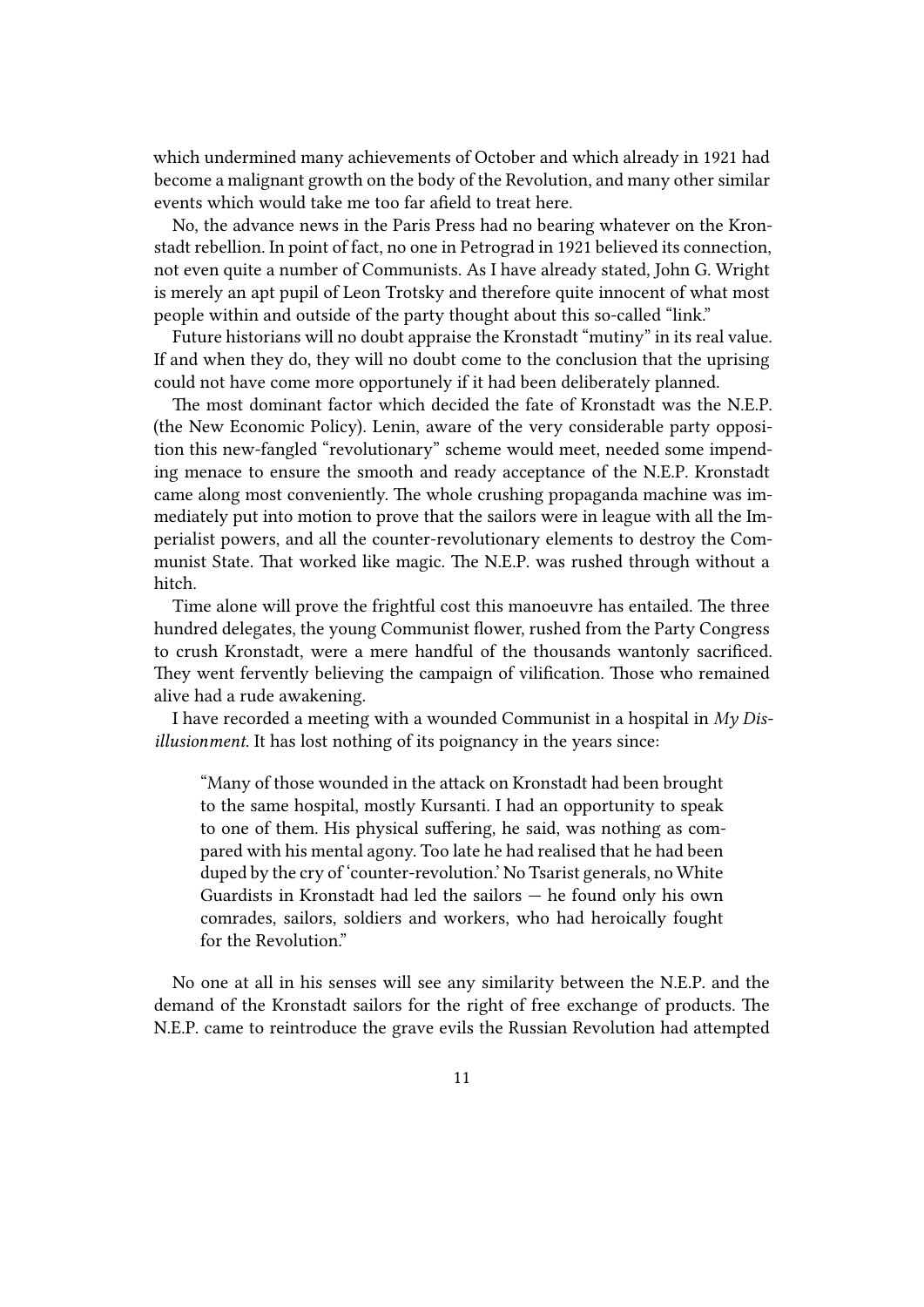to eradicate. The free exchange of products between the workers and the peasants, between the city and the country, embodied the very *raison d'etre* of the Revolution. Naturally "the Anarchists were against the N.E.P." But free exchange, as Zinoviev had told me in 1920, "is out of our plan of centralisation." Poor Zinoviev could not possibly imagine what a horrible ogre the centralisation of power would become.

It is the id,e fixe of centralisation of the dictatorship which early began to divide the city and the village, the workers and the peasants, not, as Leon Trotsky will have it, because "the one is proletarian ... . and the other petty bourgeois," but because the dictatorship had paralysed the initiative of both the city proletariat and the peasantry.

Leon Trotsky makes it appear that the Petrograd workers quickly sensed "the petty bourgeois nature of the Kronstadt uprising and therefore refused to have anything to do with it." He omits the most important reason for the seeming indifference of the workers of Petrograd. It is of importance, therefore, to point out that the campaign of slander, lies and calumny against the sailors began on the 2<sup>nd</sup> March, 1921. The Soviet Press fairly oozed poison against the sailors. The most despicable charges were hurled against them, and this was kept up until Kronstadt was liquidated on 17<sup>th</sup> March. In addition, Petrograd was put under martial law. Several factories were shut down and the workers thus robbed, began to hold counsel with each other. In the diary of Alexander Berkman, I find the following:

"Many arrests are taking place. Groups of strikers guarded by Chekists on the way to prison are a common sight. There is great nervous tension in the city. Elaborate precautions have been taken to protect the Government institution. Machine guns are placed on the Astoria, the living quarters of Zinoviev and other prominent Bolsheviki. Official proclamations commanding immediate return of the strikers to the factories … and warning the populace against congregating in the streets. "The Committee of Defence has initiated a 'clean-up of the city.' Many workers suspected of sympathising with Kronstadt have been placed under arrest. All Petrograd sailors and part of the garrison thought to be 'untrustworthy' have been ordered to distant points, while the families of Kronstadt sailors living in Petrograd are held as hostages. The Committee of Defence notified Kronstadt that 'the prisoners are kept as pledges' for the safety of the Commissar of the Baltic Fleet, N. N. Kuzmin, the Chairman of the Kronstadt Soviet, T. Vassiliev, and other Communists. If the least harm is suffered by our comrades the hostages will pay with their lives."

Under these iron-clad rules it was physically impossible for the workers of Petrograd to ally themselves with Kronstadt, especially as not one word of the mani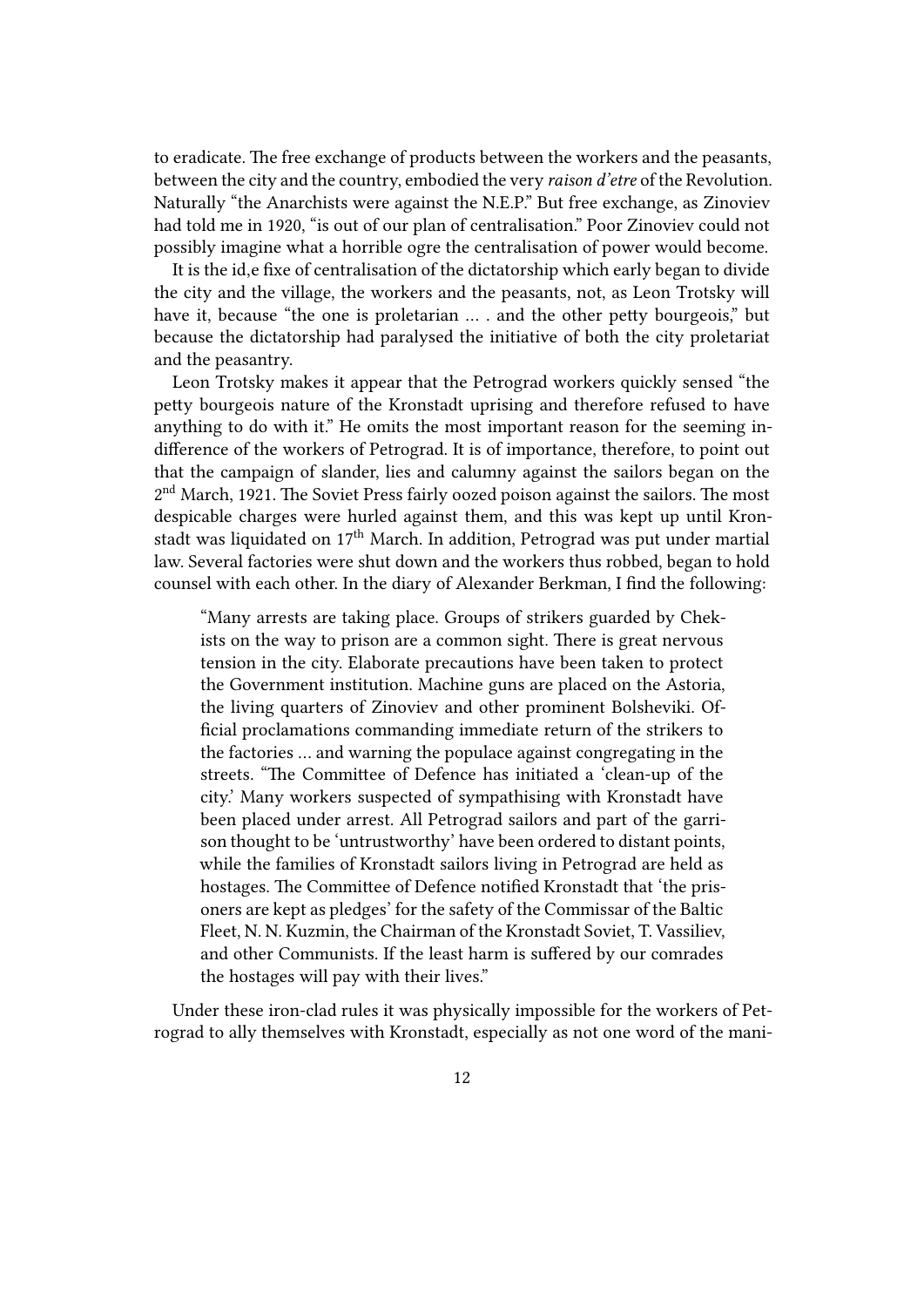festoes issued by the sailors in their paper was permitted to penetrate to the workers in Petrograd. In other words, Leon Trotsky deliberately falsifies the facts. The workers would certainly have sided with the sailors because they knew that they were not mutineers or counter-revolutionists, but that they had taken a stand with the workers as their comrades had done as long ago as 1905, and March and October, 1917. It is therefore a grossly criminal and conscious libel on the memory of the Kronstadt sailors.

In the *New International* on page 106, second column, Trotsky assures his readers that no one "we may say in passing, bothered in those days about the Anarchists." That unfortunately does not tally with the incessant persecution of Anarchists which began in 1918, when Leon Trotsky liquidated the Anarchist headquarters in Moscow with machine guns. At that time the process of elimination of the Anarchists began. Even now so many years later, the concentration camps of the Soviet Government are full of the Anarchists who remained alive. Actually before the Kronstadt uprising, in fact in October 1920, when Leon Trotsky again had changed his mind about Machno, because he needed his help and his army to liquidate Wrangel, and when he consented to the Anarchist Conference in Kharkhov, several hundred Anarchists were drawn into a net and despatched to the Boutirka prison where they were kept without any charge until April, 1921, when they, together with other Left politicals, were forcibly removed in the dead of night and secretly sent to various prisons and concentration camps in Russia and Siberia. But that is a page of Soviet history of its own. What is to the point in this instance is that the Anarchists must have been thought of very much, else there would have been no reason to arrest them and ship them in the old Tsarist way to distant parts of Russia and Siberia.

Leon Trotsky ridicules the demands of the sailors for Free Soviets. It was indeed naive of them to think that free Soviets can live side by side with a dictatorship. Actually the free Soviets had ceased to exist at an early stage in the Communist game, as the Trade Unions and the co-operatives. They had all been hitched to the chariot wheel of the Bolshevik State machine. I well remember Lenin telling me with great satisfaction, "Your Grand Old Man, Enrico Malatesta, is for our soviets." I hastened to say, "You mean free soviets, Comrade Lenin. I, too, am for them." Lenin turned our talk to something else. But I soon discovered why Free Soviets had ceased to exist in Russia.

John G. Wright will have it that there was no trouble in Petrograd until 22<sup>nd</sup> February. That is on par with his other rehash of the "historic" Party material. The unrest and dissatisfaction of the workers were already very marked when we arrived. In every industry I visited I found extreme dissatisfaction and resentment because the dictatorship of the proletariat had been turned into a devastating dictatorship of the Communist Party with its different rations and discriminations. If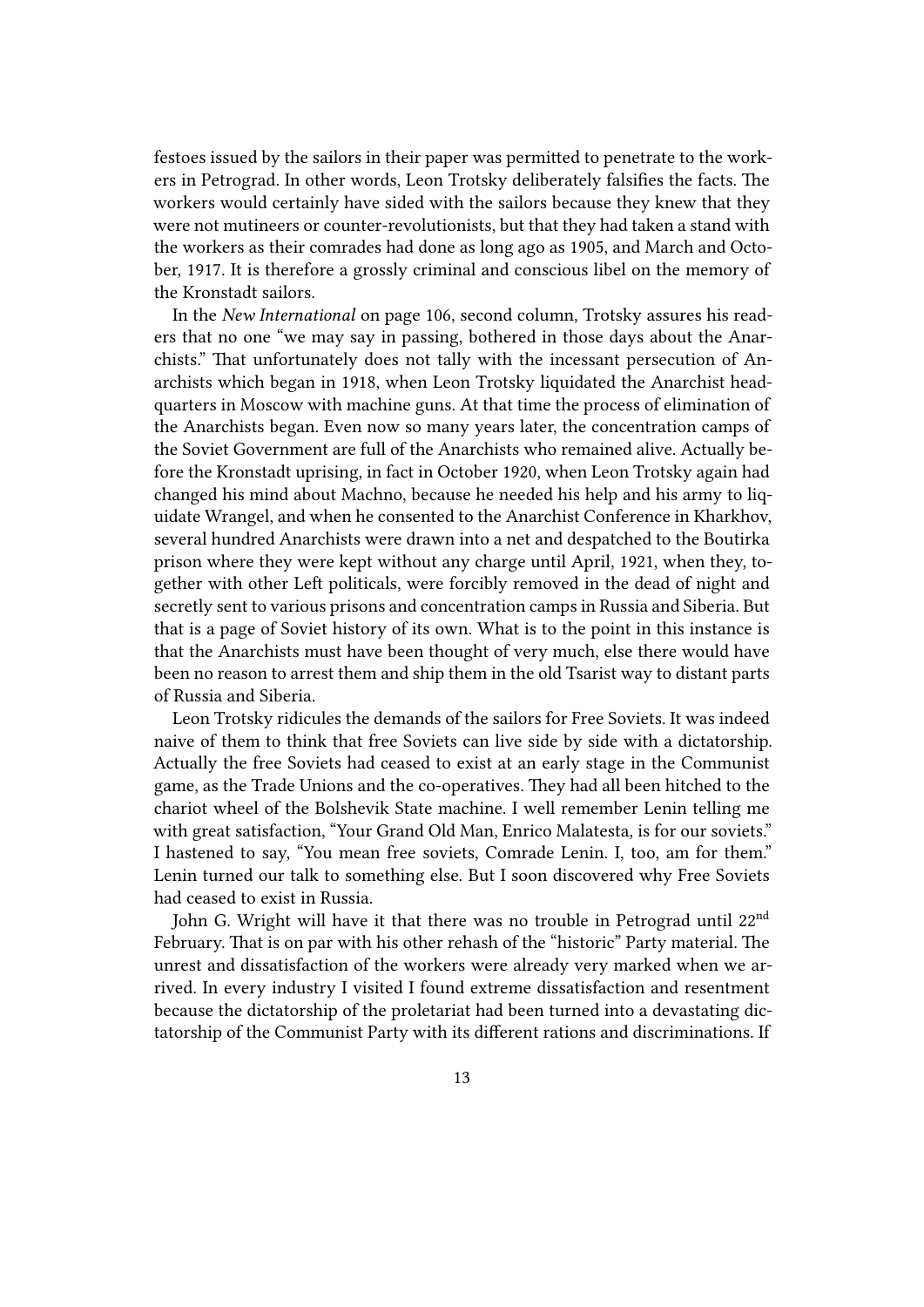the discontent of the workers had not broken loose before 1921 it was only because they still clung tenaciously to the hope that when the fronts would be liquidated the promise of the Revolution would be fulfilled. It was Kronstadt which pricked the last bubble.

The sailors had dared to stand by the discontented workers. They had dared to demand that the promise of the Revolution — all Power in the Soviets — should be fulfilled. The political dictatorship had slain the dictatorship of the proletariat. That and that alone was their unforgivable offense against the holy spirit of Bolshevism.

In his article Wright has a footnote to page 49, second column, wherein he states that Victor Serge in a recent comment on Kronstadt "concedes that the Bolsheviki, once confronted with the mutiny had no other recourse except to crush it." Victor Serge is now out of the hospitable shores of the workers' "fatherland." I therefore do not consider it a breach of faith when I say that if Victor Serge made this statement charged to him by John G. Wright, he is merely not telling the truth. Victor Serge was one of the French Communist Section who was as much distressed and horrified over the impending butchery decided upon by Leon Trotsky to "shoot the sailors as pheasants" as Alexander Berkman, myself and many other revolutionists. He used to spend every free hour in our room running up and down, tearing his hair, clenching his fists in indignation and repeating that "something must be done, something must be done, to stop the frightful massacre." When he was asked why he, as a party member, did not raise his voice in protest in the party session, his reply was that that would not help the sailors and would mark him for the Cheka and even silent disappearance. The only excuse for Victor Serge at the time was a young wife and a small baby. But for him to state now, after seventeen years, that "the Bolsheviki once confronted with the mutiny had no other recourse except to crush it," is, to say the least, inexcusable. Victor Serge knows as well as I do that *there was no mutiny* in Kronstadt, that the sailors actually did not use their arms in any shape or form until the bombardment of Kronstadt began. He also knows that neither the arrested Communist Commissars nor any other Communists were touched by the sailors. I therefore call upon Victor Serge to come out with the truth. That he was able to continue in Russia under the comradely régime of Lenin, Trotsky and all the other unfortunates who have been recently murdered, conscious of all the horrors that are going on, is his affair, but I cannot keep silent in the face of the charge against him as saying that the Bolsheviki were justified in crushing the sailors.

Leon Trotsky is sarcastic about the accusation that he had shot 1,500 sailors. No, he did not do the bloody job himself. He entrusted Tuchachevsky, his lieutenant, to shoot the sailors "like pheasants" as he had threatened. Tuchachevsky carried out the order to the last degree. The numbers ran into legions, and those who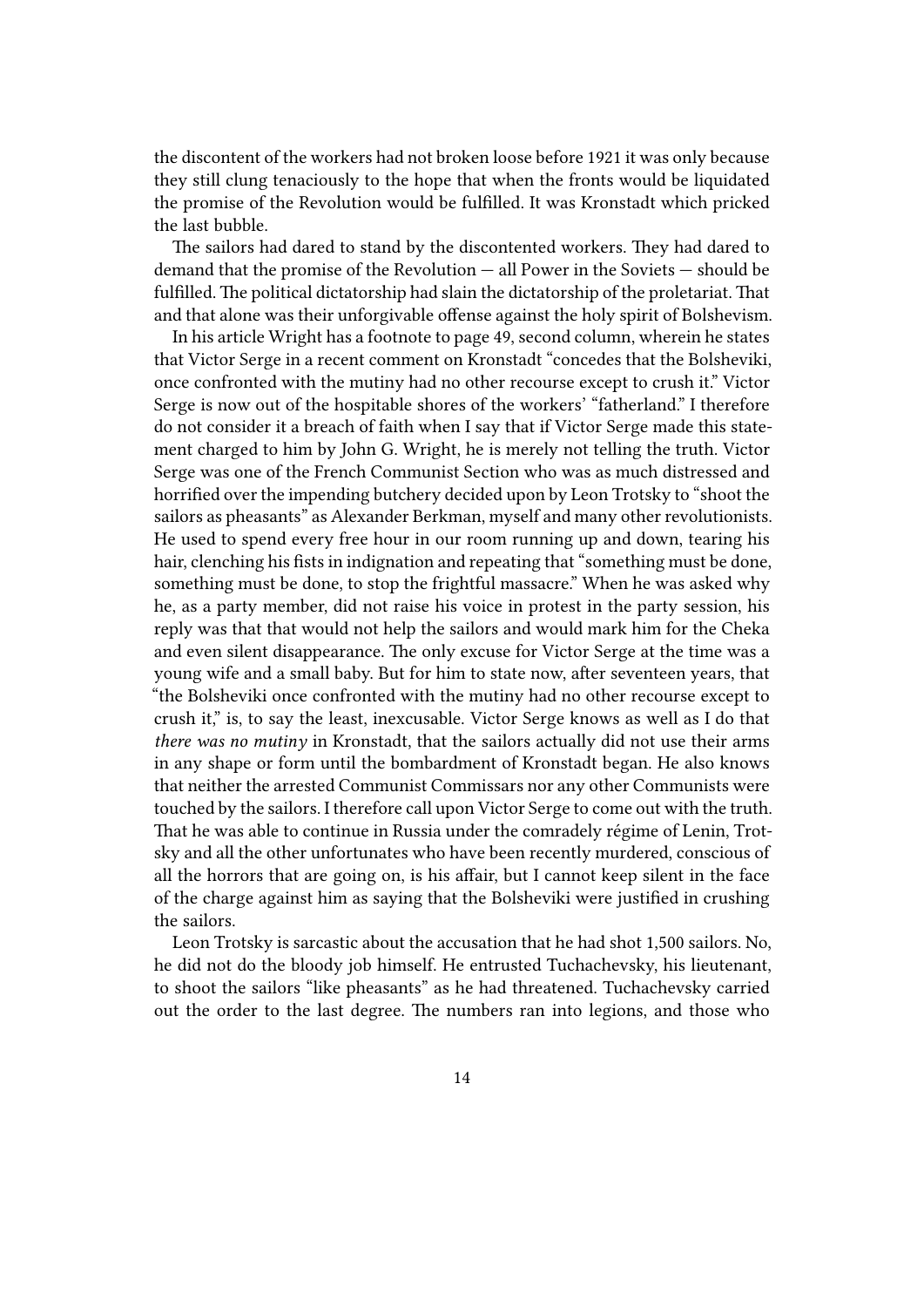remained after the ceaseless attack of Bolshevist artillery, were placed under the care of Dibenko, famous for his humanity and his justice.

Tuchachevsky and Dibenko, the heroes and saviours of the dictatorship! History seems to have its own way of meting out justice.

Leon Trotsky tries a trump card, when he asks, "Where and when were their great principles confirmed, in practice at least partially, at least in tendency?" This card, like all others he has already played in his life, will not win him the game. In point of fact Anarchist principles in practice and tendency have been confirmed in Spain. I agree, only partially. How could that be otherwise with all the forces conspiring against the Spanish Revolution? The constructive work undertaken by the National Confederation of Labour (the C.N.T.), and the Anarchist Federation of Iberia (the F.A.I.), is something never thought of by the Bolshevik régime in all the years of its power, and yet the collectivisation of the industries and the land stand out as the greatest achievement of any revolutionary period. Moreover, even if Franco should win, and the Spanish Anarchists be exterminated, the work they have started will continue to live. Anarchist principles and tendencies are so deeply rooted in Spanish soil that they cannot be eradicated.

\* \* \*

### **Leon Trotsky, John G. Wright and the Spanish Anarchists.**

During the four years civil war in Russia the Anarchists almost to a man stood by the Bolsheviki, though they grew more daily conscious of the impending collapse of the Revolution. They felt in duty bound to keep silent and to avoid everything that would bring aid and comfort to the enemies of the Revolution.

Certainly the Russian Revolution fought against many fronts and many enemies, but at no time were the odds so frightful as those confronting the Spanish people, the Anarchists and the Revolution. The menace of Franco, aided by German and Italian man power and military equipment, Stalin's blessing transferred to Spain, the conspiracy of the Imperialist powers, the betrayal by the so-called democracies and, not the least, the apathy of the international proletariat, far outweigh the dangers that surrounded the Russian Revolution. What does Trotsky do in the face of such a terrible tragedy? He joins the howling mob and thrusts his own poisoned dagger into the vitals of the Spanish Anarchists in their most crucial hour. No doubt the Spanish Anarchists have committed a grave error. They failed to invite Leon Trotsky to take charge of the Spanish Revolution and to show them how well he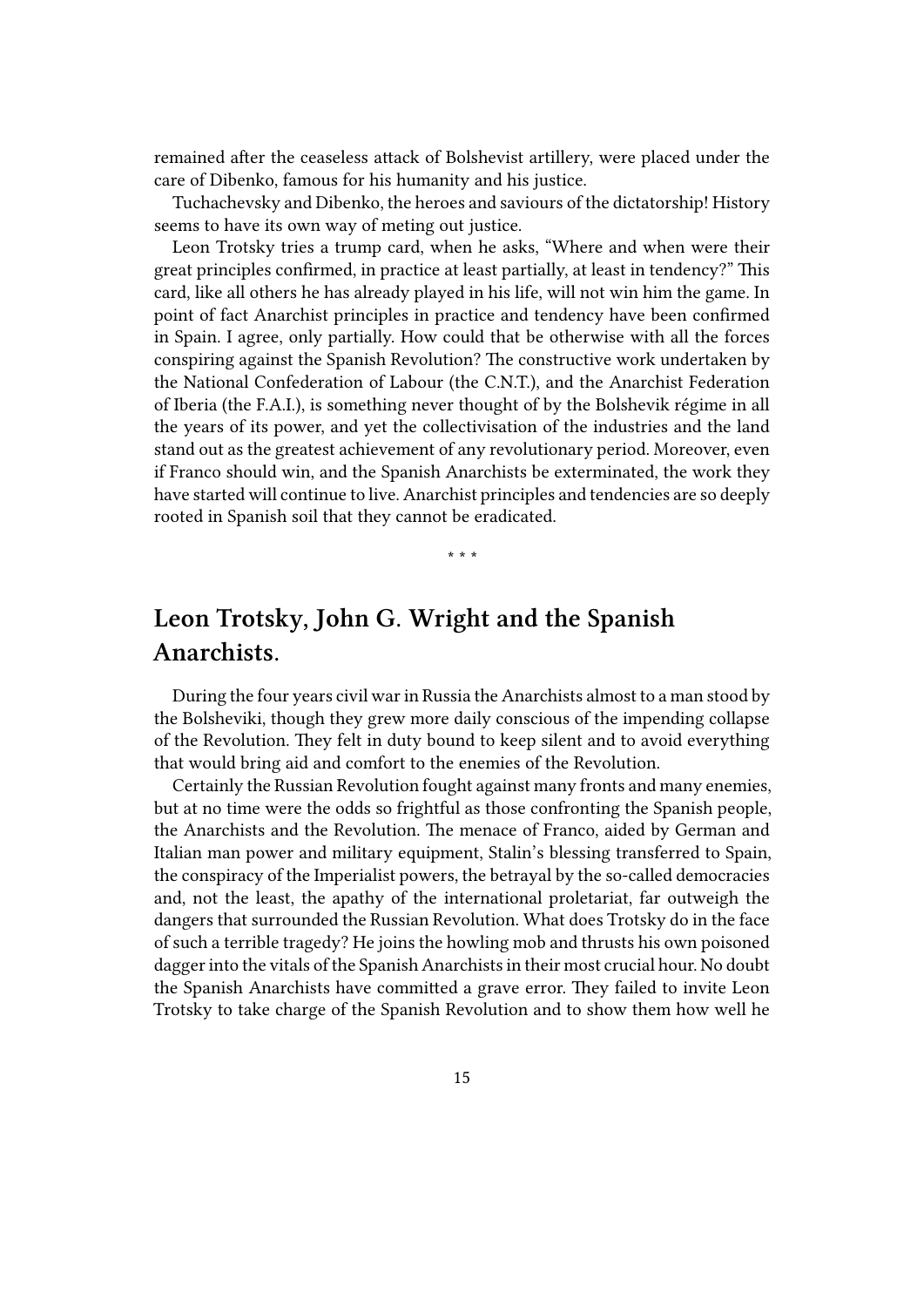had succeeded in Russia that it may be repeated all over again on Spanish soil. That seems to be his chagrin.